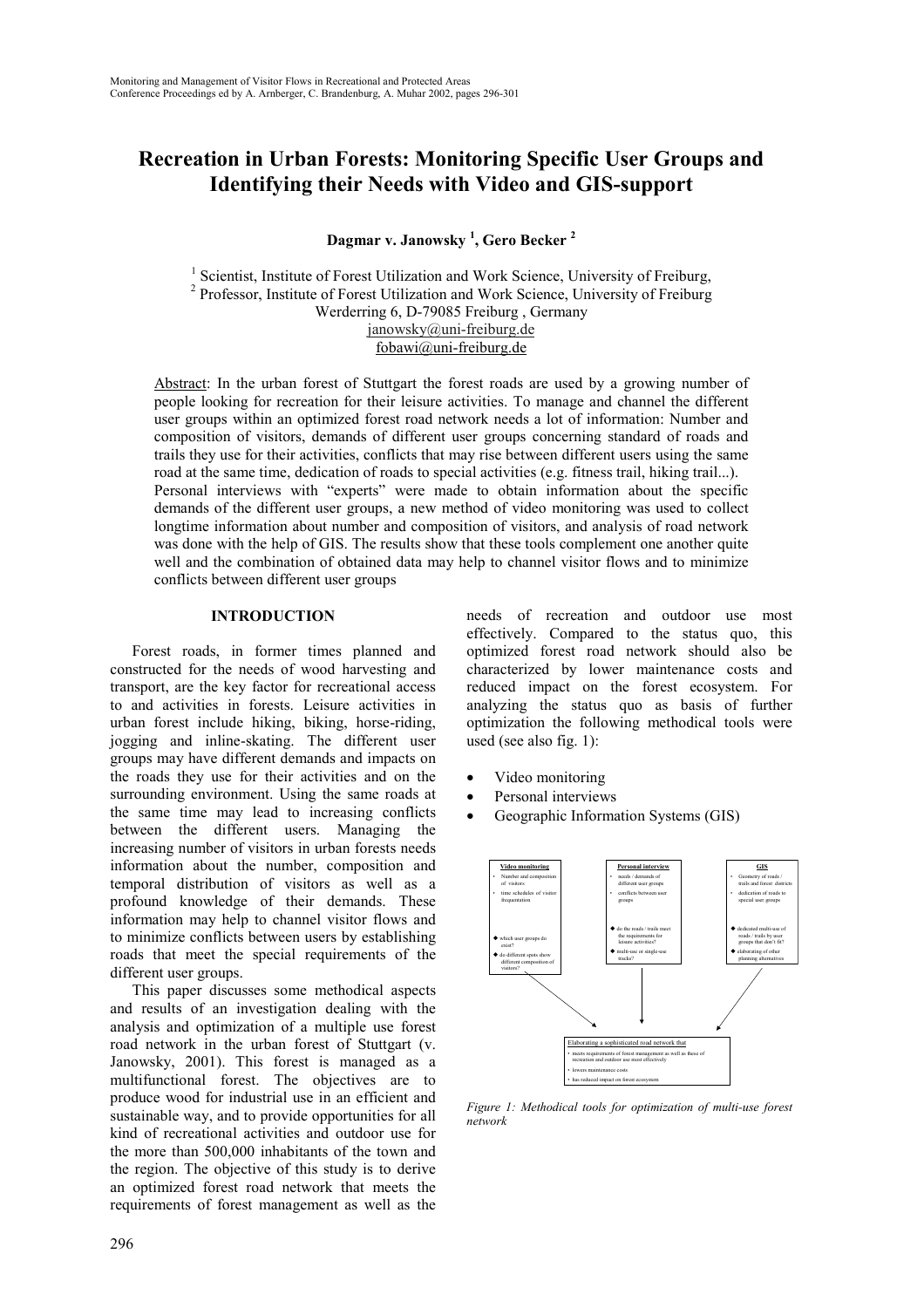#### **METHODS**

#### *Collecting data about number, composition and time schedules of visitors by video monitoring*

Some areas of the urban forest of Stuttgart show a heavy frequentation by the city-dwellers, but up to now actual and exact numbers of long-range studies do not exist. In former counts around Stuttgart visitors were counted only on single days by a couple of people (e.g. school classes) standing at different points - mostly entrances – in the forest. Because of the serious disadvantages of that method – high manpower resulting in data for only a few days that can't be extended for a longer period– a new method was developed and tested: an automatic video-supported long-range study of visitor number and composition.

This method should fulfil the following technical requirements:

- limited need for service
- no waste of videotapes by recording at times when nobody comes by
- enclosed information about date and time of recording
- no personal related information as faces or number plates of cars
- small and inconspicuous camera for outdoor use (i.e. water resistant and shockproof) that can be fastened easily at different points

Based on these preconditions a system of several electronic components was composed: A water resistant case contains the hen's egg sized camera and a radio transmitter. Operation power of the camera is ensured by a car battery. The camera sends a radio signal to the receiver which is attached to a movement registering sensor. A signal of this sensor activates the recording control station and the video recorder starts recording for a defined period of time (5 seconds). A time-date generator inserts time and date of the recording. Collecting of personal information is excluded by the focal length of the camera.

By this setting continuing recordings up to one week without need for change of videotape become possible. The necessary service and control measures is limited to check the operation of the system and the regularly change of car battery (once a week) and videotapes (depending on frequentation every 2 to 6 days).

The recording unit is not powered by battery, it has to be connected to the electricity mains. This limits the position of the recording set and so the camera can only be installed at spots within a distance up to 50 meters (range of radio signal) to electric cables.

In this research two such camera systems were posted at four different spots. One camera should provide data for a long-range study and therefor stayed at the same spot for one year, while the other camera was set up at three different spots for shorter times (6 weeks to 3 months).

#### *Personal interviews to identify the needs of specific user groups and conflicts between them*

Based on the video recording data and on discussion with the local forest management, following user groups could be identified:

- "traditional" cyclists
- mountain-bike-cyclists
- jogger (using fitness trails as well as normal roads and trails)
- walkers
- hiker
- horse-rider
- forest operations

For forest roads which are constructed and used for the purpose of forest operations as wood harvesting and transport, precise standards for technical design are established. Similar standards for recreation trails are lacking in most cases. To obtain a better knowledge and understanding of the demands of the different user groups and the conflicts that may arise between them using the same roads and trails at the same time for their activities, personal interviews with a panel of experts were made. Because of their specific experience these experts represent the opinion and express the demands of many other people of their user group (Atteslander & Bender, 1993). A total number of 13 experts were chosen, for example leader of jogging groups or riding schools and other representatives and stake holders.

The oral interviews based on a written questionnaire which served as a guideline. The questions are open questions, that means they have no fixed categories for answering but the asked person may articulate her point of view oneself. The order of the questions depends on the course of the interview, often some of the planned questions don't have to be asked expressively, because the answers were already given before.

Regarding the content, the interview guideline is structured in three parts. The first part is dealing with general questions about the position of the interviewed person, about the type and size of the user group he represents and about the frequency and time of activities in the urban forest of Stuttgart. The second part contains the questions about recreation road standard and road density, and the third part deals with possibilities and limitations of overlapping use of different user groups.

Interviews lasted about 90 minutes each and were documented by notes during the interview that were worked out to a detailed protocol afterwards.

## *Use of GIS for visualisation of roads and trails*

The visualisation and analysis of the overlapping use of the roads and trails by the different user groups can be done most effectively by the use of Geographic Information Systems.

Geometry of roads, trails and forest districts was digitized in the Software package ArcView 3.2. For roads and trails information about their length, type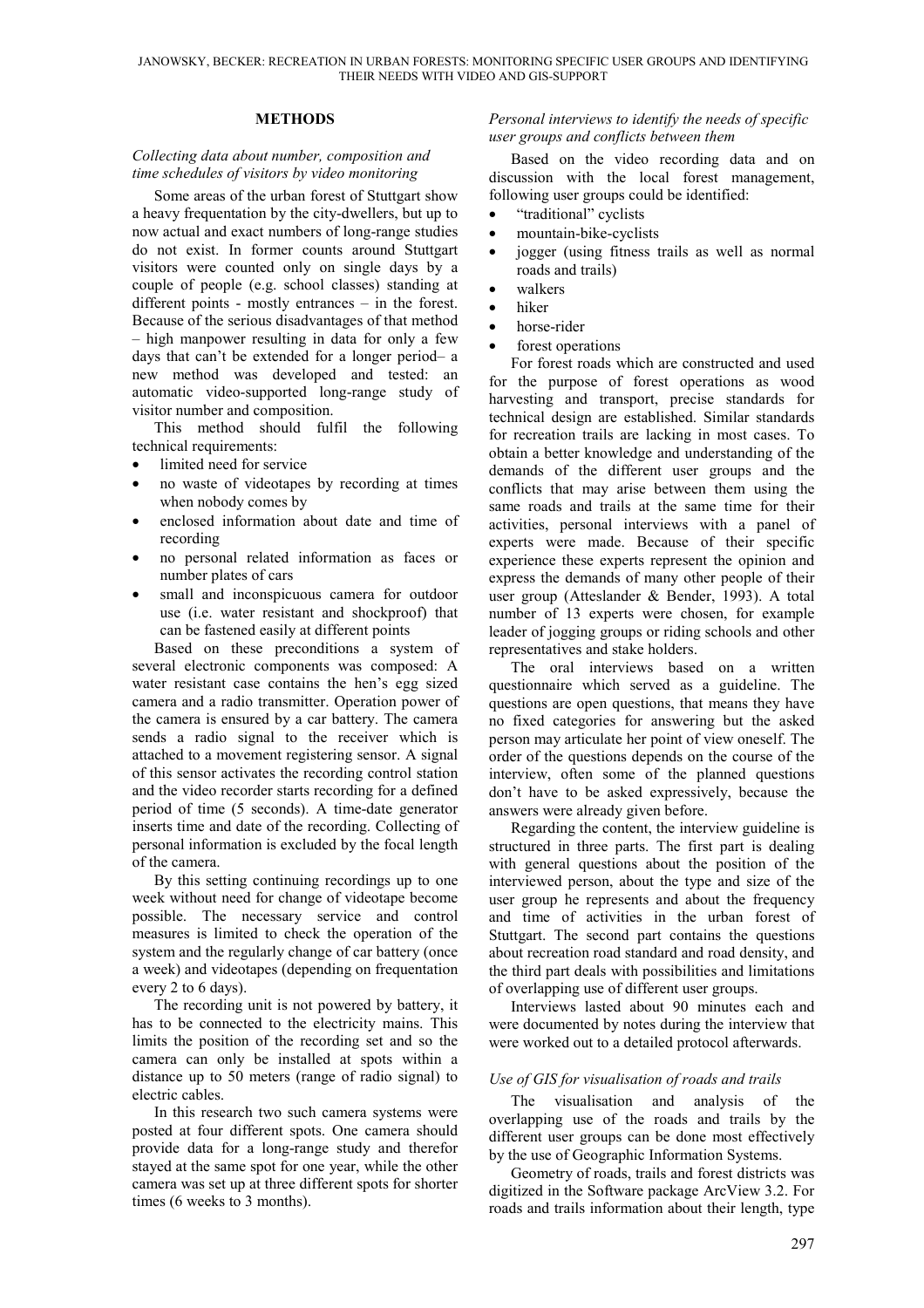(logging road=1, skidding trail=2, footpath=3) and their dedication to recreational activities were added.

Additionally, the forest roads which are necessary for wood harvesting and transport were marked as dedication to logging.

Each dedication to a special activity was saved in a single column of the database (see table 1). This data structure makes it much easier to locate road segments with high potential for conflicts, because every combination of the different activities can be used for a query.

| type           | length    | hike         | bike           | ride         | fitness | edu-<br>cation | log-<br>ging |
|----------------|-----------|--------------|----------------|--------------|---------|----------------|--------------|
|                | 12<br>4.7 | $\mathbf{V}$ | n              | $\mathbf{V}$ | n       | n              |              |
| $\overline{2}$ | 25<br>6.1 | n            | $\overline{V}$ | v            | n       | n              | n            |
|                | 18<br>9.7 | $\mathbf{V}$ | $\mathbf{V}$   | n            | n       | n              | n            |
| 3              | 45        | $\mathbf{V}$ | n              | n            | v       |                | n            |

*Table 1: Example for attribute table of feature theme "roads".*

## **RESULTS**

## *Video monitoring*

The results presented in this paper do primarily refer to technical / methodical aspects of the video surveillance. For a close look at the results of the statistical analysis of the data see Mutz et al. (2001).

The used method of video monitoring enables management of recreational areas to count visitors over a long period of time with limited input of manpower and costs. Statistical analysis of this data shows cyclical patterns and determinants of visitor behavior that may serve as an input for statistical simulation of visitor flow (Mutz et al, 2001).

Although the main methodical requirements pointed out above are fulfilled, the method still has some disadvantages and weak points that should be mentioned and discussed in the following:

To ensure a continuous operation with low failure times of the system in outdoor use the single components of the system have to be coordinated very well. Failure times may be caused by technical reasons (functional disorder of video camera or connected components) or by delayed change of video tapes or battery. The ratio between days without any failure times and total number of recording days varies at the different spots between 28 % and 80 %. The lowest availability value of 28 % is probably caused by interference to the radio signal at this special location. Frequent monitoring of the video tapes during the first days of recording may show such problems early.

While the data capture on video tapes can be done automatically and therefore is very easy, the analysis of the tapes requires a lot of time. Automatic movement / picture analysis seems to be possible but has not been applied until now. Visual analysis takes – depending on the frequency of use

of the roads – between 18 and 210 minutes per recording day (daily recording times from 6 a.m. to 10 p.m.). A simplification of visual analysis was tried by determining the number of movements that trigger recording by the parameters recording time per day and time of a single record (5 seconds). The number of events can be calculated this way, but unfortunately, this leads to a significant loss of information: the object that triggered recording can't be identified. It could have been a single person as well as a group of people of two or more persons or a logging truck. Recording can also be triggered by the change of light and shadow (e.g. caused by wind moving twigs) because the movement registering sensors react on differences in brightness. This loss of qualitative information makes it impossible to differentiate the user groups and to make statements about the exact number of visitors. So that kind of simplification of data analysis had to be dropped.

Because of the geomorphology of the forests of Stuttgart, a statistical valid sampling of all visitors of a given area over time requires a systematic counting at many spots.

Caused by

- the recording unit's dependeny on electricity mains, which makes only a limited number of locations available for video surveillance
- the high costs of the recording system  $(5,000-$ 7,000 DM) and
- the time consuming visual analysis of video tapes

only a few camera sets can be used at the same time. This makes the setting of a systematic sample survey for a complete registration of visitors in a defined area quite difficult or impossible.

So this kind of video monitoring is up to now suitable for correct determination of the frequentation of single roads, but it can not be used to obtain a correct spatial distribution of all visitors. Further development in technical means that ensure more independence of electricity and in analysis methods – e.g. using picture analysis software based on identification of patterns - may allow to obtain results about spatial distribution by a flexible spatial-temporal change of recording locations.

## *Personal interviews*

The interviews were suitable to obtain precise information about standards for recreation trails and about possible conflicts between the different user groups.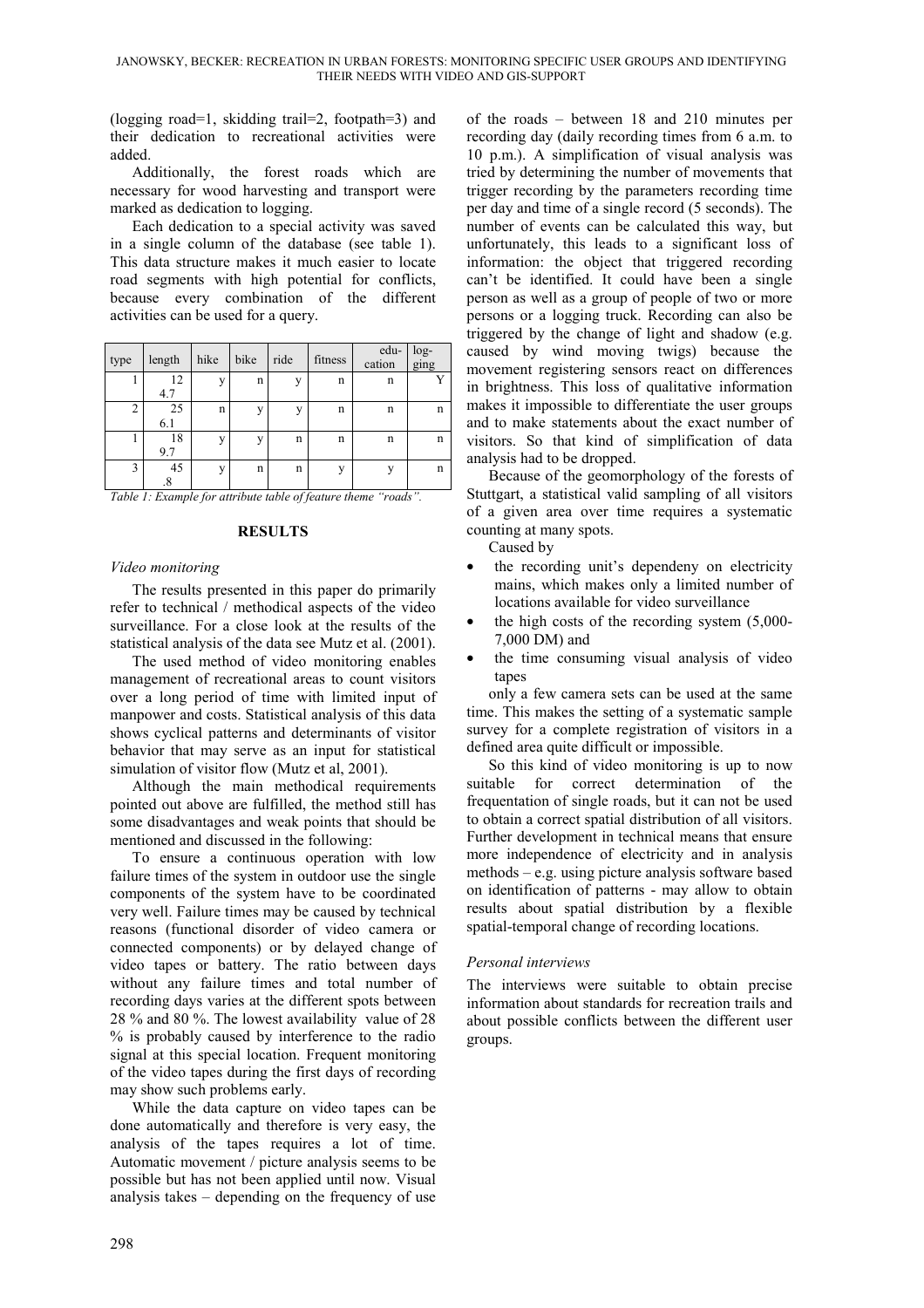|                | Horse-rider                                                           | <b>Hiker</b>                                                                                   | Walker                                                                                                                                      | Jogger                                                            | Keep-fit trail                                                                      |
|----------------|-----------------------------------------------------------------------|------------------------------------------------------------------------------------------------|---------------------------------------------------------------------------------------------------------------------------------------------|-------------------------------------------------------------------|-------------------------------------------------------------------------------------|
| Road<br>length | $10-20$ km                                                            | no statement                                                                                   | $1-5$ km                                                                                                                                    | $12-25$ km                                                        | $3.5 - 6 km$                                                                        |
| Width          | $>$ 3 m                                                               | < 2 m                                                                                          | > 3 m                                                                                                                                       | $>1.50$ m,<br>better $> 3$ m                                      | $> 1.50 \text{ m}$                                                                  |
| <b>Surface</b> | reinforced for go at<br>walk or trot,<br>not reinforced for<br>gallop | not<br>reinforced                                                                              | reinforced,<br>asphalt if<br>possible                                                                                                       | reinforced.<br>no asphalt                                         | reinforced                                                                          |
| Condition      | good<br>no soft, loamy soil                                           | walkable                                                                                       | very good                                                                                                                                   | good                                                              | good                                                                                |
| Grade          | in general up to $6\%$ ,<br>sections up to 10 $\%$                    | rough terrain,<br>no maximum<br>gradient                                                       | flat,<br>max. $5\%$                                                                                                                         | slightly<br>rough<br>terrain,<br>max. 15 %<br>$(60-80 \text{ m})$ | $1.5$ km flat,<br>slightly rough<br>terrain.<br>max. 20 % (50-<br>$100 \text{ m}$ ) |
| Route          | circular route,<br>not along roads,<br>motorways or<br>tramlines      | with regard<br>to scenery,<br>along<br>meadows and<br>vantage<br>points,<br>no roads /<br>cars | towards vantage<br>points or<br>restaurants,<br>sufficient resting<br>benches (every<br>$100 \text{ m}$ ),<br>starting from<br>parking lots |                                                                   | no steps,<br>starting from<br>parking lots,<br>circular route,<br>signs             |

|                | "Normal"<br>cyclists                                                | <b>Mountain-bike</b><br>cyclists<br>(competitions)                                              | Mountain-bike<br>cyclists<br>(leisure time)                                                    | <b>Forest company</b>                                                                                                                      |
|----------------|---------------------------------------------------------------------|-------------------------------------------------------------------------------------------------|------------------------------------------------------------------------------------------------|--------------------------------------------------------------------------------------------------------------------------------------------|
| Road length    | no statement                                                        | 4.5-6 km                                                                                        |                                                                                                | $45 - 50$ m/ha                                                                                                                             |
| Width          | $>$ 3 m                                                             | < 2 m                                                                                           | predominantly<br>$>$ 3 m                                                                       | $3.50 \text{ m}$                                                                                                                           |
| <b>Surface</b> | reinforced.<br>asphalt or fine<br>crushed gravel                    | max. 15 % asphalt<br>95 % without<br>asphalt,<br>natural or artificial<br>obstacles             | mostly reinforced<br>with some not<br>reinforced sections                                      | reinforced,<br>subgrade and<br>pavement                                                                                                    |
| Condition      | good                                                                | no long, very<br>muddy sections                                                                 | good / passable                                                                                | good                                                                                                                                       |
| Grade          | max. $6\overline{\%}$                                               | no maximum<br>gradient,<br>difference in<br>altitude: $130 - 140$<br>m on the whole<br>distance | rough terrain with<br>different levels<br>blue: up to $6\%$<br>red: $6-15\%$<br>black: $>15\%$ | 2-8 (10) $%$                                                                                                                               |
| Route          | with regard to<br>scenery,<br>along meadows<br>or vantage<br>points | circular route,<br>Single trails have<br>to be cut free                                         | avoiding sensitive<br>areas and popular<br>hiking trails                                       | max. opening-op<br>effect, regarding<br>terrain.<br>curve radius:<br>50 m plain country<br>20 m mountainous<br>country<br>12 m serpentines |

*Table 1: demands of different user groups*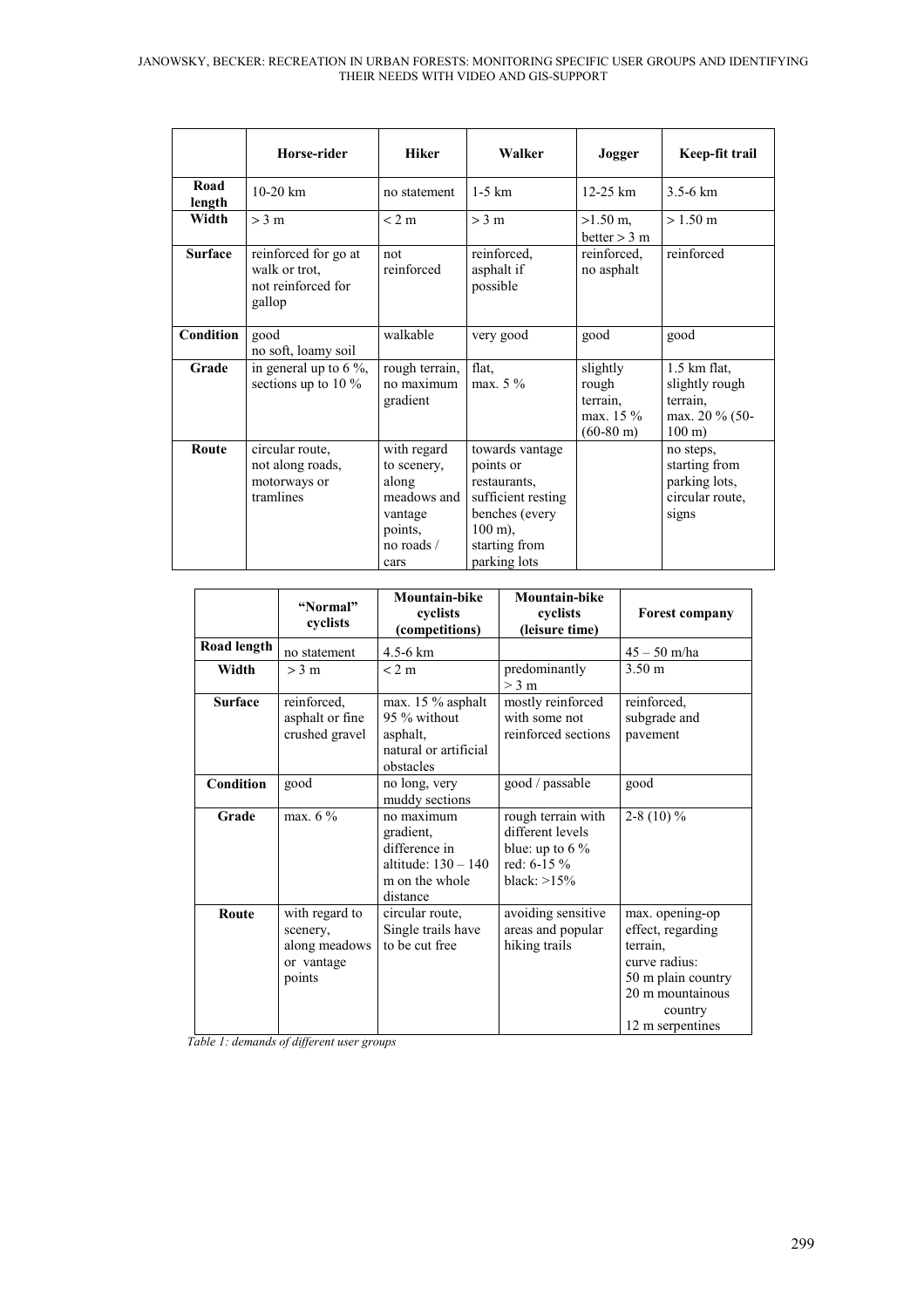The standards for different kinds of recreation trails concerning width, surface, condition, grade and route are listed in table 2. A normal logging road is suitable for most of the leisure activities. Some logging trails and footpaths should as well be dedicated to special user groups to ensure attractiveness also for these user groups that prefer that kind of roads for their activities.

In principle a parallel use of different user groups seems to be possible at least on logging roads wider than 3m. On more narrow roads and trails the conflicts may increase. Especially mountain-bikers show a high potential for conflicts. This is mostly caused by their relatively high speed and their nearly noiseless moving resulting in sudden appearance in front of other people. Theoretically the user group of the horse-riders shows a similar potential for conflicts. Because of the legal requirements in Baden-Württemberg that limit riding on specially dedicated trails, other users can avoid this trails and so much less conflicts do arise. Quite conflict-free user groups appear to be the joggers and the walkers and hikers as long as they don't have unleaded dogs with them. Figure 2 shows the potential for conflicts between the different user groups as it is seen by the interviewed people.

| with           |                                                                                          | Hiker       |                     | Walker      |                     | Cyclists  | <b>MTR</b> | Horse-<br>rider | Jogger | Edu-<br>catio | Forest<br>company |
|----------------|------------------------------------------------------------------------------------------|-------------|---------------------|-------------|---------------------|-----------|------------|-----------------|--------|---------------|-------------------|
| seen from      |                                                                                          | with<br>dog | with-<br>out<br>dog | with<br>dog | with-<br>out<br>dog |           |            |                 |        |               |                   |
| Hiker          | with<br>dog                                                                              |             | ä,                  | ٠           | ٠                   | ÷         | $^{++}$    | $\ddot{}$       | ٠      |               | $\ddot{}$         |
|                | without<br>dog                                                                           | ٠           |                     | ä,          | ä,                  | $\ddot{}$ | $^{++}$    | $\ddot{}$       | ä,     |               | $\ddot{}$         |
| Walker         | with<br>dog                                                                              | ٠           | ×,                  |             | ä,                  | $^{++}$   | $^{++}$    | $^{++}$         | ä,     | ä,            | $^{++}$           |
|                | without<br>dog                                                                           | ×           | ×,                  | ä,          |                     | $^{++}$   | $^{+++}$   | $^{++}$         | ×,     |               | $^{++}$           |
| Cyclists       |                                                                                          | $^{++}$     | ä,                  | $^{++}$     | ä,                  |           | ä,         | $\ddot{}$       | ä,     | ä,            | $\ddot{}$         |
| <b>MTR</b>     |                                                                                          | $^{++}$     | ä,                  | $^{++}$     | ä,                  | ä,        |            | ÷               | ä,     | ä,            | ä,                |
| Horse-rider    |                                                                                          | $^{++}$     | ä,                  | $^{++}$     | ä,                  | $^{++}$   | $^{++}$    |                 | ä,     | ä,            | $^{++}$           |
| Jogger         |                                                                                          | $^{++}$     | ä,                  | $^{***}$    | ä,                  | ä,        | $^{++}$    | $^{++}$         |        | ä,            | $\ddot{}$         |
| Education      |                                                                                          | $\ddot{}$   | ä,                  | $\ddot{}$   | ä,                  | $\ddot{}$ | $^{++}$    | $^{++}$         | ä,     |               | $^{++}$           |
| Forest company |                                                                                          | ä,          | ä,                  | ä,          | ä,                  | ä,        | $\ddot{}$  | $\ddot{}$       | ä,     | ä,            |                   |
|                | heavy conflicts<br>$^{+++}$<br>middle conflicts<br>$^{++}$<br>$^{+}$<br>slight conflicts |             |                     |             |                     |           |            |                 |        |               |                   |

| <i>Figure 2: conflicts between user groups</i> |  |  |
|------------------------------------------------|--|--|
|                                                |  |  |

The personal interviews do not only result in general statements about demands and conflicts but may also address specific local problems. Furthermore, the integration of local protagonists leads to a better acceptance of management measures.

slight conflicts - no conflicts

#### *Analysis of the road network with Geographic Information Systems (GIS)*

Based on the results of the interviews it is possible to locate road segments that have a high probability for conflicts. In this context not only the overlapping use of different leisure activities but also the type of the road / trail have to be taken into account. Logging roads that are usually wider than 3 m can be dedicated to different leisure activities without causing heavy conflicts, while on small footpaths multi-use dedication should be handled very carefully.

A simple query in the GIS-database may show for example all footpaths that are dedicated for riding and as fitness trail. If this multi-use is assessed as not acceptable, one of the special dedications has to be shifted to nearby roads, taking into account the demands cited by the experts in the interviews. This shifting can be done easily in the GIS by changing the attributes in the attribute table. The more information about the road sections (concerning parameters as grade, surface, etc. ) are stored in the database, the better the demands of the different user groups can be met.

## **CONCLUSIONS AND OUTLOOK**

The use of Geographic Information Systems, video monitoring and personal interviews for monitoring different user groups may be very promising because these tools can be used in combination and are complementary to each other.

The Geographic Information System contains not only the information about the location of the forest roads. Additional attribute information as a dedication to certain activities, grade of the road, width, surface, etc. enable the management to compare the actual status of the road network with the demands of the different user groups, which were articulated by the experts in the personal interviews. The more information about the roads are available, the better the requirements of the users can be met.

Improved information could be gained of the GIS by adding information about terrain, i.e. by a digital terrain model.

It was shown that dedication of roads and trails to special activities which fulfil the requirements of the specific user groups in combination with the technical design and condition of the single roads seems to be a suitable way to channel visitor flows and to minimize conflicts between different user groups.

As the interviews showed, many people avoid forest roads that don't meet their demands, so a "bad" condition of a road may be understood as an intentional instrument to keep certain types of visitors apart from this special road. A parallel dedication of roads as alternatives for the specific user groups is necessary to obtain this effect. As results from other investigations (Wöhrstein, 1998)